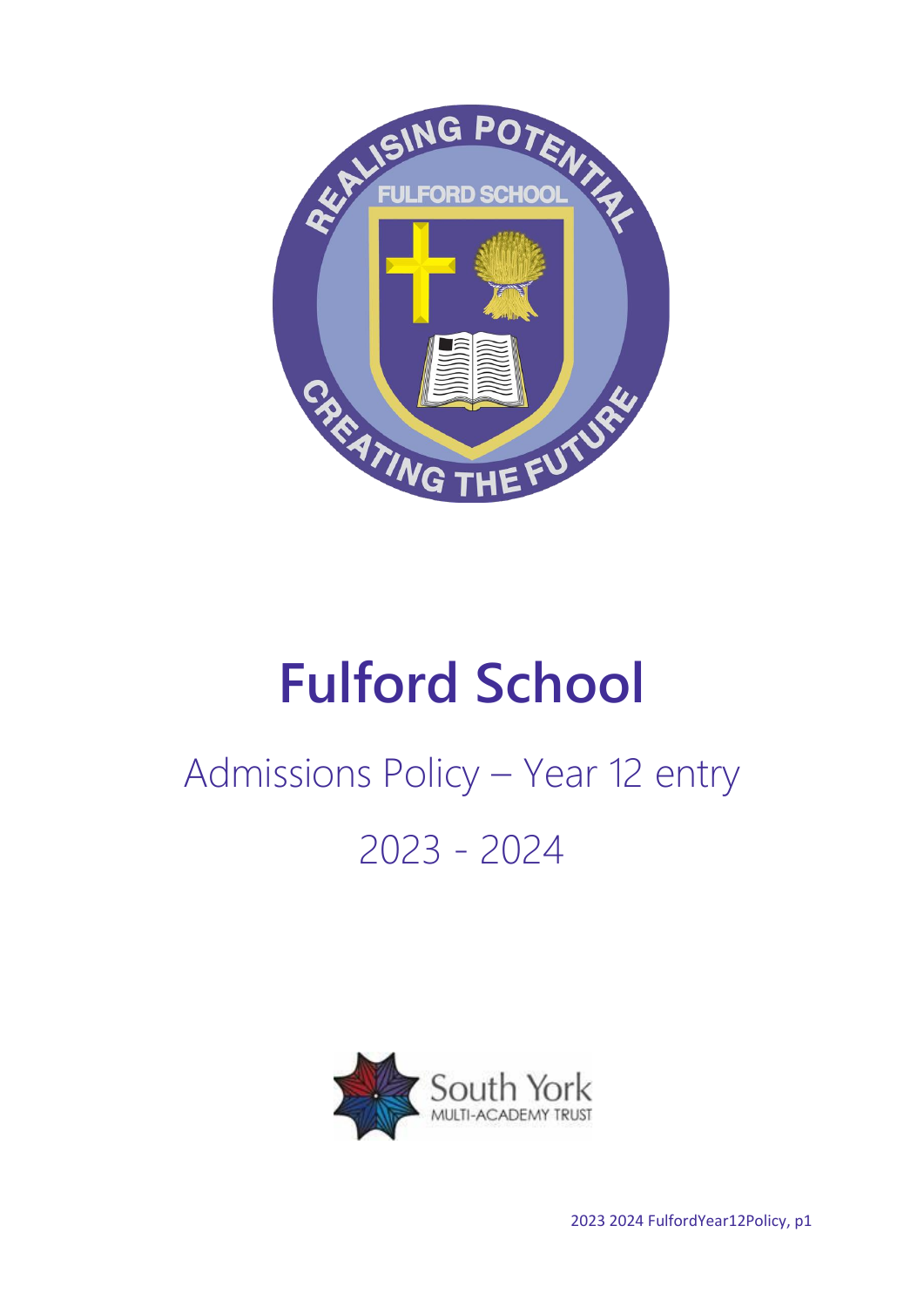#### **Introduction**

1 The South York Multi-Academy Trust is the admission authority for Fulford School and is therefore responsible for the admission of students into Year 12.

The South York Multi-Academy Trust has delegated the responsibility for the administration of admissions into Year 12 to the Head teacher of the school and so any queries regarding Year 12 admissions should be directed to the school.

Advice and information for parent/carers on school admissions, including **key information that applies to all applications** as well as some frequently asked questions are available in the Guide for Parents which is available at [www.york.gov.uk/guideforparents](http://www.york.gov.uk/guideforparents) or upon request from the School Services team.

2 The combined capacity for Years 12 and 13 is 320.

### **A Admissions into Year 12**

- 1 Admission into Year 12 will be from: (a) students on roll in Year 11 at Fulford School; and (b) external applicant students not attending Year 11 at Fulford School.
- 2 Fulford School welcomes applications from eligible external applicants, and where applications are received from those not already on roll in Year 11 at the school, the school will admit eligible external students to Year 12. The published admission number for Year 12 is 35 students, though wherever possible additional students may be offered places on available courses.
- 3 Both students on roll in Year 11 at Fulford School, and external applicants are required to apply for a place in Year 12.
- 4 The same entry requirements for admission into Year 12 will apply for students on roll in Year 11 at Fulford School and external applicants.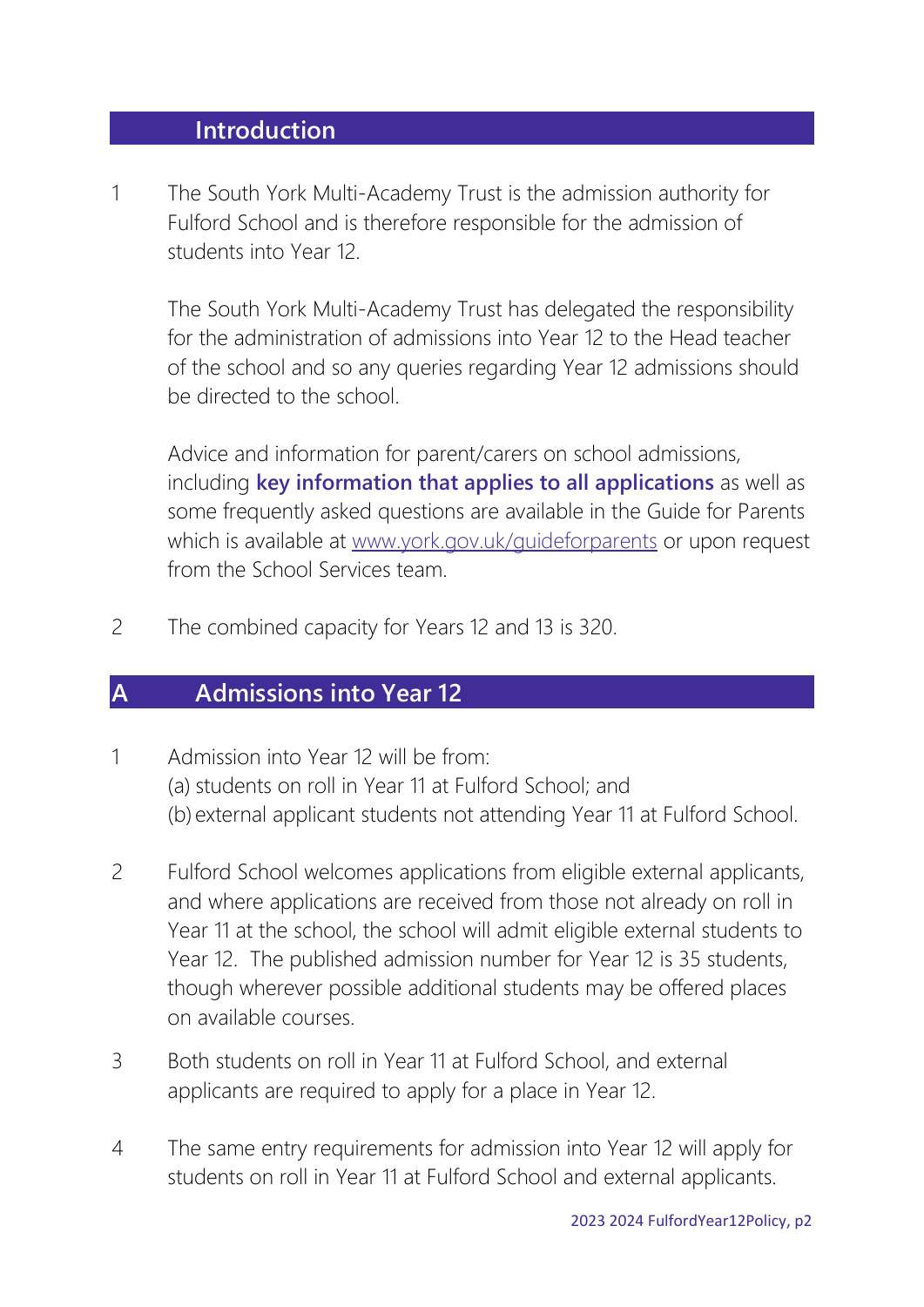5 Students will be admitted into Year 12 at the start of the Autumn Term in each school year, although there may be some occasions when students transfer during an academic year.

## **B Minimum entry requirements**

All students seeking admission to Year 12 must achieve the necessary grades for access onto the courses they have chosen.

## **C Oversubscription criteria**

- 1 Where the number of eligible external applicants for a course of study exceeds the places available, then admission will be determined in accordance with the following priority of admission criteria:
	- 1. **Pupils who are either currently or have previously been 'looked after'.** This applies to all children who are currently or have previously been, in the care of a local authority; all children who have been adopted from local authority care, subject to an adoption, residence or special guardianship order; and all children who appear to have been in state care outside of England and ceased to be in state care as a result of adoption, residence or special guardianship order;

It is the responsibility of parent/carers, or the pupil's social worker to provide the information to the admission authority that this criterion applies.

2. **Students who live within the catchment area normally served by Fulford School, with a sibling at Fulford School at the time of admission.** Catchment areas are designated by the Local Authority and are made available to parent/carers in the [Guide for Parents,](http://www.york.gov.uk/guideforparents) online at www.york.gov.uk, and upon request from the School Services team. Siblings are defined as brothers or sisters living in the same house, as their primary place of residence (including half-, step- and foster-brothers or sisters);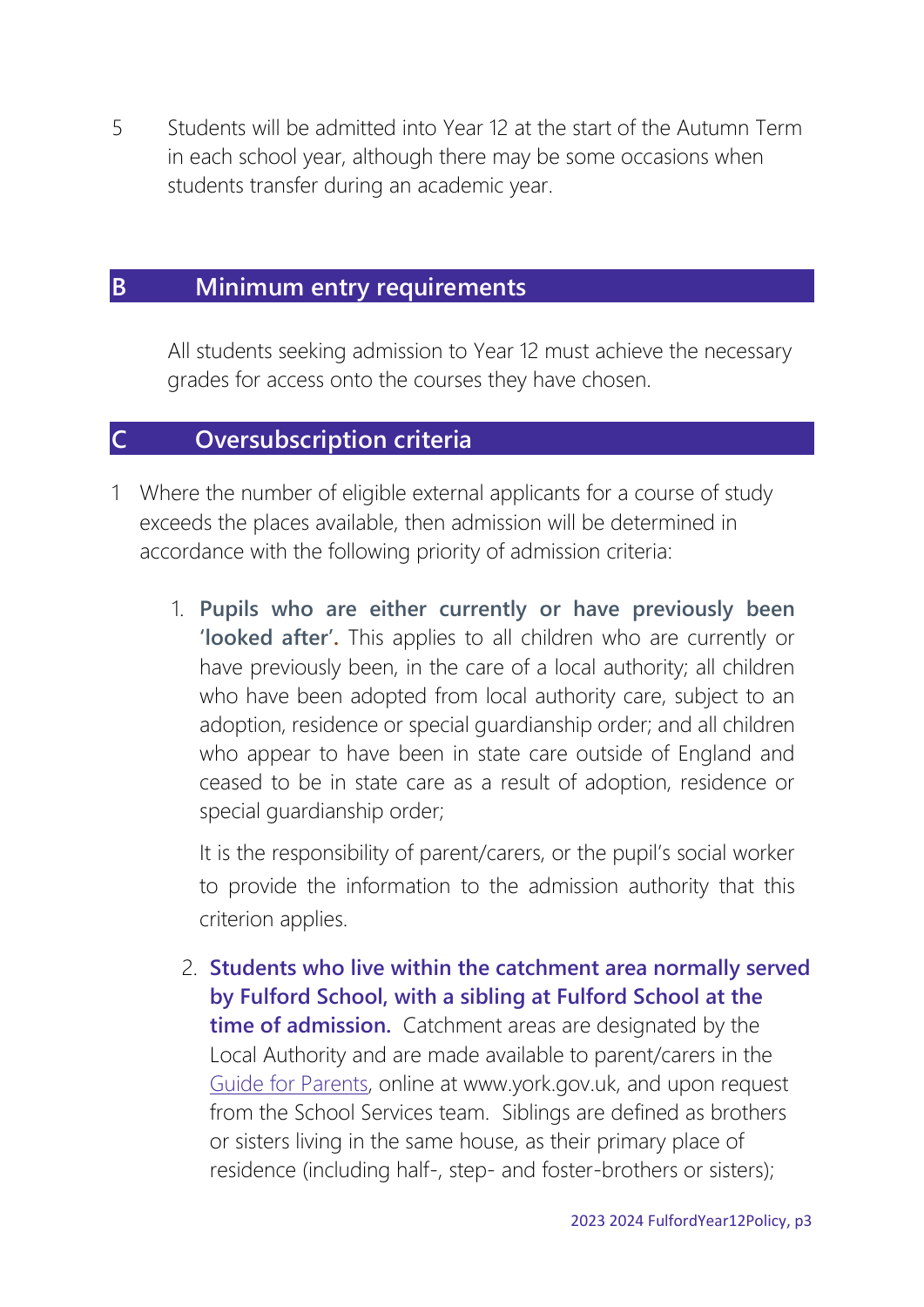- 3. **Students who live within the catchment area normally served by Fulford School.** Catchment areas are designated by the Local Authority and are made available to parent/carers in the [Guide for](http://www.york.gov.uk/guideforparents)  [Parents,](http://www.york.gov.uk/guideforparents) online at www.york.gov.uk, and upon request from the School Services team;
- 4. **Students considered by Fulford School to have exceptional social or medical needs which makes the preferred school the most suitable school for the student.** Fulford School may consult with other medical or educational professionals for a further opinion as to whether the pupil should be allocated a place at the preferred school due to a particular medical condition or social need;
- 5. **Students with a sibling at Fulford School at the time of admission.** Siblings are defined as brothers or sisters living in the same house, as their primary place of residence (including half-, step- and foster-brothers or sisters);
- 6. **Students who live closest to Fulford School using the nearest available safe walking route.** Distances are measured by a GIS mapping system from the student's home address to the closest entrance of the school.

Where there are fewer places than students in an oversubscription priority as above, places will be allocated to the student(s) who also fulfil the next highest priority.

For example, for two students who are both resident in the catchment area without a sibling on roll at the time of admission and are thus assigned the same (third) priority, the place would first be allocated to the student who also fulfils the next highest priority, for example, an exceptional social or medical need (fourth priority) over a student who lives closer to the school (sixth priority).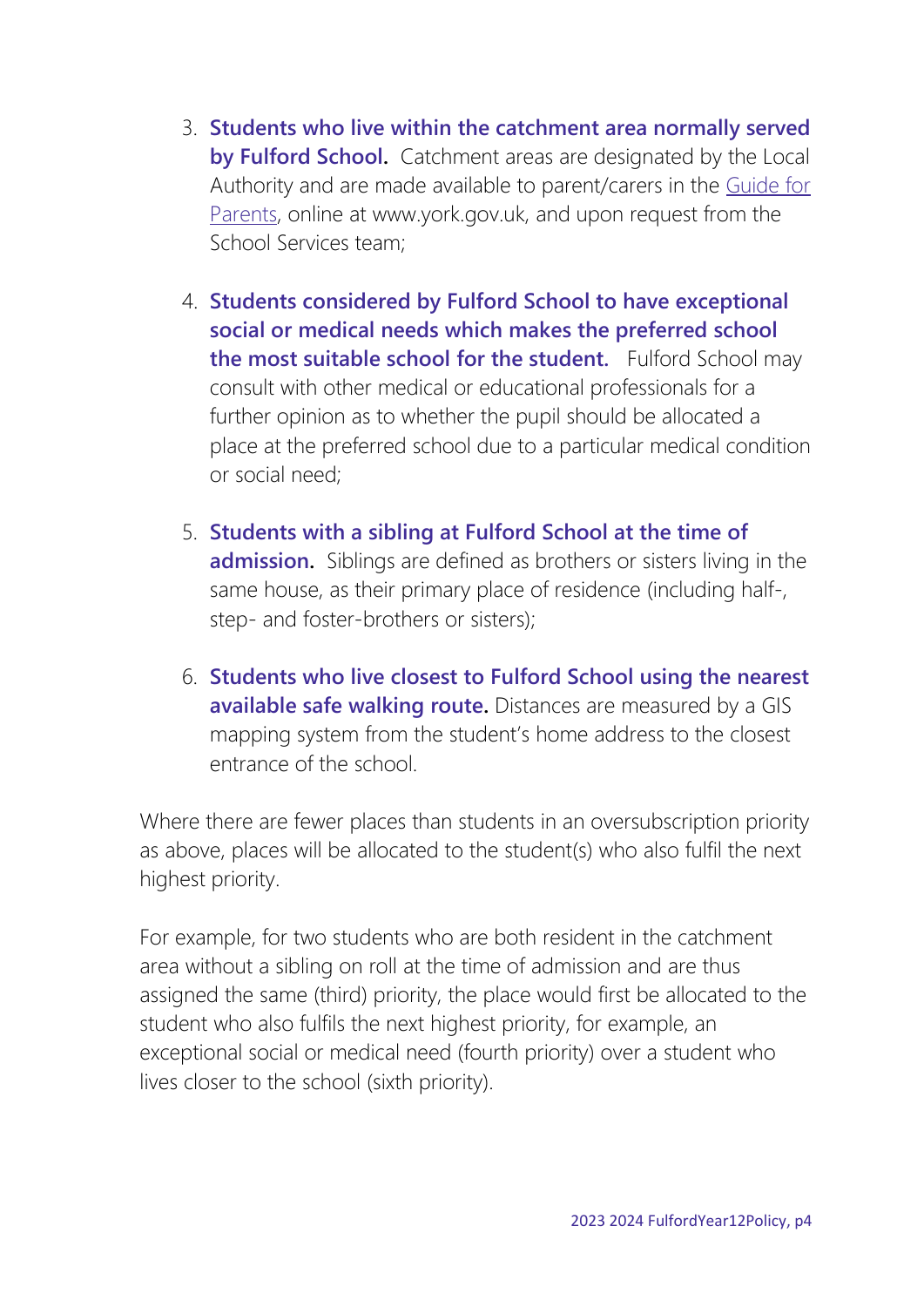In the unlikely case of identical distances under the sixth priority, the applications will be ordered randomly.

2 The number of students who have applied for each course will need to be taken into account, meaning that extra students can sometimes be accommodated over the admission number of 35 eligible external applicants if the student's chosen course is not full.

#### **D Appeals**

- 1 Any student refused the offer of a place has the right of appeal to an Independent Appeals Panel. Students who wish to appeal should contact the School Services team to request the correct appeal form. Appeal forms should be returned within 20 school days of the date the place was refused.
- 2 If refused, a student will only be able to appeal once for a place at a given school in any one school year, unless any significant new information is available which was not available at the original hearing.

### **E False Information**

Where an offer of a place has been made on the basis of fraudulent or intentionally misleading information, which has effectively denied a place to a student with a stronger claim, the offer of a place will be withdrawn.

## **F Late Applications**

Late applications will be considered up to the end of the first full week of the Autumn Term 2023, where places are still available. Although students can apply at any time, groupings will be based on Easter numbers so later applications may be harder to accommodate.